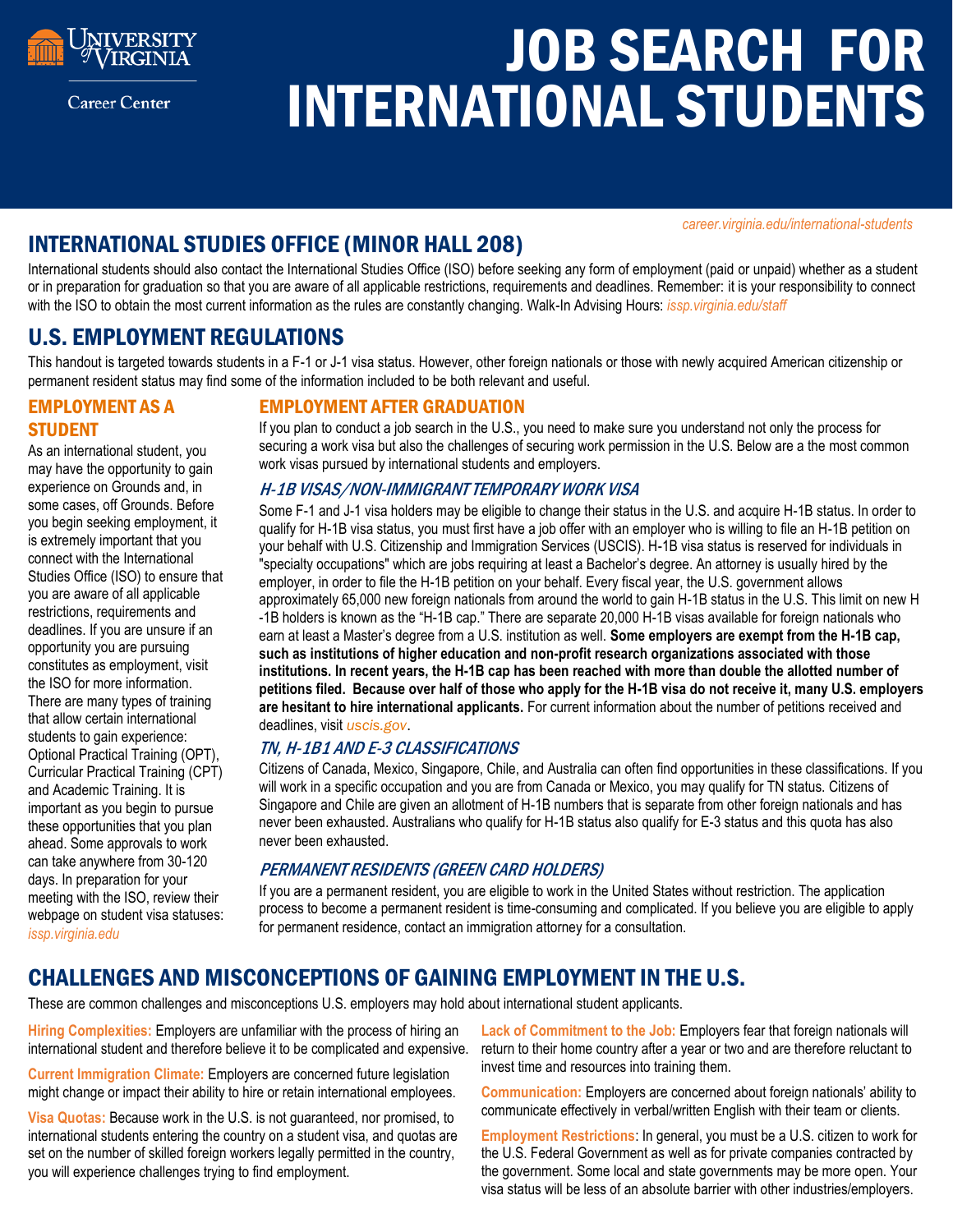# THE DUAL LOCATION JOB SEARCH

Knowing the challenges and misconceptions you may face as an international student is paramount. While it is not impossible to find full-time opportunities in the U.S., it is becoming more difficult. With these added complexities, it is important that you not only plan to search for opportunities in the U.S., but also look for positions in your home country/region. Depending on your interests, you may also want to consider other countries as well. Searching in both the U.S. and your home country at the same time is a strategy known as the Dual Location Job Search. Below you will find strategies for searching in both the U.S. and in your home country or a third country. In addition to this handout, you can also visit the Career Center to customize these steps to your individual search!

## STRATEGIES FOR SEEKING EMPLOYMENT IN THE U.S.

The job search in the U.S. requires research, reflection and implementing these strategies:

#### Be Informed

Recognizing that employers will have misconceptions about hiring international students can provide you the opportunity to best articulate why you are the right fit for an employer in a manner that helps alleviate misconceptions. For example, if you know that employers may be hesitant to hire international students because they perceive the process to petition for a visa as too complex, during a networking conversation or an interview, you might take the opportunity to educate an employer on the steps it takes to file a petition helping them to see that it is not as difficult of a process as they may think. If you know that employers may be concerned about an international student applicant's commitment to the job, you can emphasize in your interview your intention for wanting to learn and grow over time with that particular company.

#### Perfect Your English Skills

If you have concerns about your ability to effectively communicate (both orally and on paper) in English with employers, take steps to practice and increase your English language abilities. Look for organizations and resources at the University where you can continue to hone your speaking and writing skills. Consider participating in the Volunteers with International Students and Scholars, and Staff Program (VISAS). Visit *[caelc.virginia.edu/visas-connect](http://caelc.virginia.edu/visas-connect)*. Also, consider ways you can incorporate practice into your everyday life: joining a student organization, participating during class discussions, joining a study group, or volunteering in the community are great ways to increase your skills.

#### Employers with an International Focus or Presence

Strong employment prospects may be with organizations that have an international focus. You may also find success with U.S. companies that have an international presence/office in other countries. Keep in mind that U.S. institutions of higher education may be an option. Your international experience, language, and cultural fluency may make you a very appealing candidate to these organizations. In addition, if your U.S. work authorization is delayed, you may be able to continue to work at one of their branches outside of the U.S.

#### Seek Exposure to Industries in Demand

As an international student, you may find the job search process less difficult if you study or gain exposure to subjects in demand. Currently firms in the U.S. desire skilled workers, particularly in the areas of Systems Analysis and Programming, Engineering, Computer Science, Information Technology, Business, Finance, Renewable Energy and some Healthcare fields. If you are not majoring in one of these areas, consider developing computer skills (programming, word processing, spreadsheet design), quantitative skills (statistics, economics) and/or scientific skills (lab research) through elective classes, independent studies, or extracurricular activities to make yourself a more marketable applicant.

#### Articulate the Unique Benefits of Hiring an International Student

Because you are searching for employment in the U.S., you may feel that, in order to be successful in your job search, you will need to assimilate to be more like U.S. applicants. While there are some customs and cultural barriers that you will need to consider (see the next section), your experience as an international student is just as important when articulating your fit to an employer. Consider how you might convey to an employer the unique advantages you can bring to a company as an international student. For example, in a resume, cover letter, or in an interview, discuss your language skills as well as your ability to adapt to new cultures and environments as you have done in attending a university in another country.

## COMMON CULTURAL BARRIERS

The first step in designing an effective job search strategy which will lead to employment in the United States is to clearly understand the setting in which you are operating. As a student, you may not have had much experience job-hunting in your home country. Even if you have, you are likely to find job-hunting in the U.S. a different process.

The differences are culturally based and, therefore, you may have to work at overcoming the natural inclination to conduct yourself as you would if you were looking for a job in your home country. Different cultures have different sensibilities. Be aware of the setting in which you are interviewing. Below is a list of common cultural barriers you as an international student may experience in your job search. Please note that these factors are not indigenous to one particular society, but represent a cross-section of countries and continents.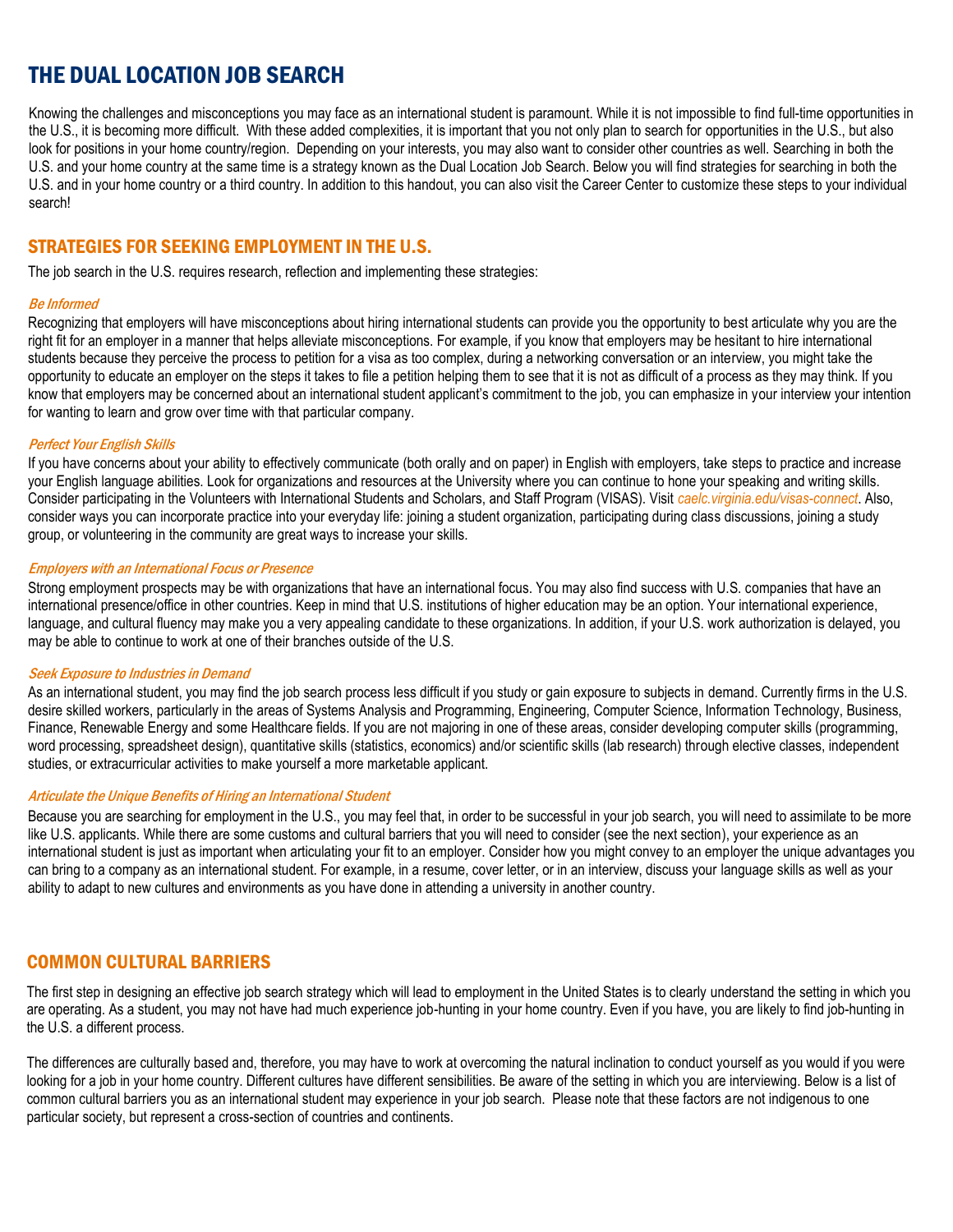| <b>Value</b>                                             | <b>Expectations in U.S.</b>                                                                                                                                                                                                                                                                                                 | <b>Possible Conflicting Values of Another Culture</b>                                                                                                                                                                                                                                                                                                                                                     |
|----------------------------------------------------------|-----------------------------------------------------------------------------------------------------------------------------------------------------------------------------------------------------------------------------------------------------------------------------------------------------------------------------|-----------------------------------------------------------------------------------------------------------------------------------------------------------------------------------------------------------------------------------------------------------------------------------------------------------------------------------------------------------------------------------------------------------|
| Self-Promotion                                           | • Assertiveness, openly discussing personal<br>strengths and job fit<br>• Follow-up with employers (telephone<br>inquiries, thank you notes, etc.)                                                                                                                                                                          | • Unless presented as part of a group activity, citing achieved goals,<br>accomplishments and skills is viewed as boastful, self-serving and too<br>individualistic<br>• Asking employers directly about status of application may be viewed as<br>rude                                                                                                                                                   |
| Directness in<br>Communication                           | • Open and direct responses to questions<br>• Eye contact with interviewer, relaxed<br>posture, and other appropriate nonverbal<br>behavior<br>• Discussion of salary and benefits only when<br>initiated by interviewer or at time of job offer<br>• Candidate asks questions about the job at<br>the end of the interview | • Eye contact, especially with persons of higher status (e.g., employer/<br>interviewer), is disrespectful<br>• Appearance of criticism must be avoided to save face<br>• Asking open-ended questions about the job may be seen as rude and<br>inappropriately direct                                                                                                                                     |
| Self-Disclosure                                          | • Personal descriptions of experiences,<br>hobbies, strengths and weaknesses are<br>common<br>• Answers to questions related to personality<br>(e.g., leadership style and problem solving<br>abilities)                                                                                                                    | • Personal questions about likes, dislikes, etc. are considered an invasion<br>of privacy and are discussed only with close friends and family<br>• Personal questions sometimes are seen as irrelevant to a candidate's<br>qualifications<br>• Revealing outside interests may be considered a threat to time, energy<br>and other resources invested by a candidate into the job                        |
| Career<br>Self-Awareness                                 | • Demonstration of knowledge of self, career<br>goals and how they relate to job<br>• Discussion of long-range career plans<br>• Ability to be self-directed in one's career<br>development                                                                                                                                 | • Questions about role in company indicate potential disloyalty<br>• Jobs are assigned by government or family or determined by school or<br>test score<br>• Individual must be flexible to accept whatever job becomes available<br>without regard to their own career goals                                                                                                                             |
| Individual<br>Responsibility<br>in Finding<br>Employment | • Use of a wide variety of resources in<br>identifying jobs (e.g. friends, family, contacts,<br>associations, Career Services, faculty, etc.)<br>• Networking by candidates; personal referrals<br>can carry great weight in evaluating a<br>candidate's potential                                                          | • Jobs are found for the individual by government, school, or family<br>Dependency relationships in job search are fostered. One resource (e.g.<br>academic advisor or employment agent) will find work for job seeker with<br>little proactive action on the part of the seeker                                                                                                                          |
| Informality in<br>the Interview<br>Process               | • Congenial interviewing environment that<br>encourages openness, some joking and<br>exchange of information                                                                                                                                                                                                                | • Sitting with a person of higher status requires deference. The job<br>applicant is very polite and does not ask questions or provide information<br>that may indicate lack of respect for interviewer's position. Handshaking,<br>using first names, crossing legs, etc., are inappropriate                                                                                                             |
| Punctuality                                              | • Arrive 5-15 minutes before appointment                                                                                                                                                                                                                                                                                    | • Personal relationships are more than time. Anywhere from 15 minutes to<br>2 hours lateness from agreed meeting time is not insulting                                                                                                                                                                                                                                                                    |
| of Application<br>and Resumes                            | Effective Letters • One page, error-free, concise and attractive<br>outline of relevant job experience, skills,<br>academic credentials and accomplishments<br>• Personalized to reflect each individual's<br>strengths and capabilities                                                                                    | • Resumes are a detailed chronology of academic and formal work<br>experiences and not a tool for self-promotion                                                                                                                                                                                                                                                                                          |
| Individual<br>Equality                                   | to affect the interview process<br>• Politeness and respect are shown to all<br>employees a candidate meets, whether<br>receptionist or CEO                                                                                                                                                                                 | • Race, sex, and age are legally not supposed • Males and older persons may expect to assume dominance in<br>interactions with females and younger persons<br>• Level of organizational hierarchy may determine the amount of respect an<br>individual is given<br>• Attitudes on gender, race, and other individual characteristics and how<br>they impact hiring decisions vary from culture to culture |
| Knowledge of<br>Organization<br>Prior to<br>Interview    | • Obtain as much information as possible<br>about the company before the interview.<br>Demonstrate awareness of organization in<br>letter of application and during the interview                                                                                                                                           | • Research about organization may indicate excessive and undesirable<br>initiative or independence                                                                                                                                                                                                                                                                                                        |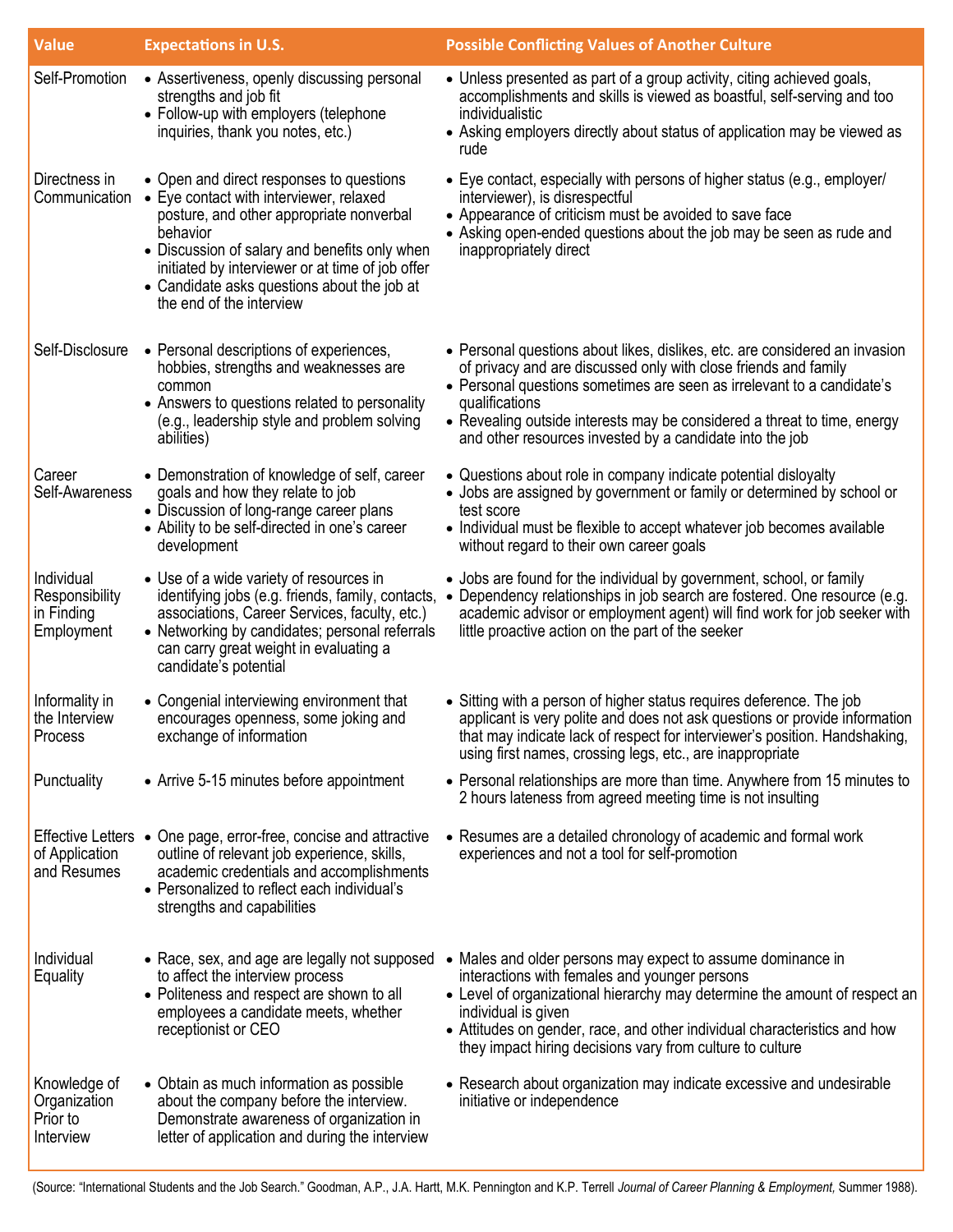## EXPLORE RESOURCES

The UVA Career Center is a great place to start your research. The Career Center has a large number of resources online to assist you in researching various industries, generating a list of prospective employers, and finding actual job listings. Come to the Career Center in Newcomb 170 during open drop-in hours or make an appointment with a counselor for an orientation to any of the resources listed below. To schedule an appointment, please call (434)924-8900 or sign up via Handshake. For up-to-date information on open office hours, please call the Career Center or visit our website at *career.virginia.edu*.

#### Handshake

A database which includes externship, internship, part-time and full-time job postings, and provides access to On Grounds Interviewing (OGI). There are thousands of postings in Handshake for both the US and abroad. You can also tailor your search to review postings where employers have indicated they are willing to consider international applicants. When searching in Handshake filter by "US work authorization optional."

Handshake also includes the following resources:

- **Career Insider by VAULT**  Includes an internship database which lists opportunities open to international students. Also a great resource for industry overviews, profiles of top career paths, and tips on resumes/cover letters and interviewing.
- **GoinGlobal -** Provides information on domestic, as well as international employment opportunities, and includes guides for working in over 20 countries. Also a great resource for researching U.S. companies who have filed H1B visa petitions in the last year.

#### myvisajobs.com

Online database of American employers that historically petitioned for H1-B visas to sponsor international employees

## GAIN EXPERIENCE

Gaining relevant work experience, in addition to your degree, will make you a more competitive job candidate. Internships during the summer are a great way to build skills and augment your classroom experience. If you plan to intern in the U.S., your internship must be related to your declared major or your principal field of study. If you plan to work in the U.S. after graduating and decide to use some of your CPT to conduct an internship in the U.S. while still a student, one strategy you may want to try is to seek out internship opportunities with companies that have a history of sponsoring employees who are on a work visa. By doing this, you will be building a relationship with an organization that may hire you for a full-time position upon graduating. Many employers favor applicants for their entrylevel positions who went through their internship programs.

The Career Center has extensive resources for researching internship opportunities. Internship opportunities may vary tremendously depending on your area of interest, and may be paid or unpaid. Schedule an appointment or stop by drop-in hours to have a more in-depth discussion with a career counselor about your search.

## NETWORK YOUR WAY TO A JOB

In seeking advice from any career counselor in the U.S., you will be advised about the benefits of interviewing for information and networking as a means to finding a suitable job. In the U.S. it is common to find employment as a result of having the right connections. The ability to make connections with people, or *networking*, is a skill you can begin developing while on Grounds.

Begin talking with faculty members and fellow students. Many faculty members have worked outside of the university context and maintain professional contacts with their former colleagues. In addition, start building relationships with upperclassmen and attend networking functions where alumni will be in attendance. It will prove to be helpful for you to connect with people who have already successfully found employment here in the U.S. and can provide you with insight about the process. The best way to find companies that are willing to hire international students is to talk to other international students and alumni. Know you can reach out to U.S. employers to ask about international student hiring practices.

Joining a professional association related to your field of interest is also a wonderful way to make connections with those who can provide you with

#### h1base.com

Includes US immigration details, H1-B visa information, and employment opportunities

Externships are short-term job shadowing experiences (one day to three weeks in length) which enable students to clarify their career goals, gain "real world" experience, and get their foot in the door for competitive internships and jobs. Students participating in externships are not paid by the employer and must supply their own housing, food, and transportation; however, the networking opportunities provided by this kind of experience make them highly valuable. More information on externships is available on the Career Center website.

Faculty may be in a position to provide work opportunities during the academic year and summer months through grants or their departmental budgets. Check with your faculty advisor to see if there are any opportunities in your department.

**NOTE:** In exploring any of the opportunities mentioned above, always check with the International Student Advisor to confirm your eligibility for work authorization. Unlawful employment can also include engaging in unpaid work.

sound advice about how to find jobs in a particular field. Visit the websites of these organizations to request information on their publications, student rates, local chapters, and conferences. For the names of professional associations, speak with a faculty member in your department, or use the Career Center resource "What Can I Do With This Major?" under the Resource library in Handshake.

Many international students are discouraged because they believe that they have no network in the United States, as their connections are with people in their home countries. It is important to understand that, in the U.S., a network is actively developed and does not imply long-standing, life-long relationships based on family ties or status in the community. Anyone can develop a network with some knowledge of the process. Be as creative as possible in developing your network. Do you have a community host or language partner who can provide you with information or a referral? Have you joined a student organization related to your field of interest? Have you attended a career fair or asked an employer for their business card?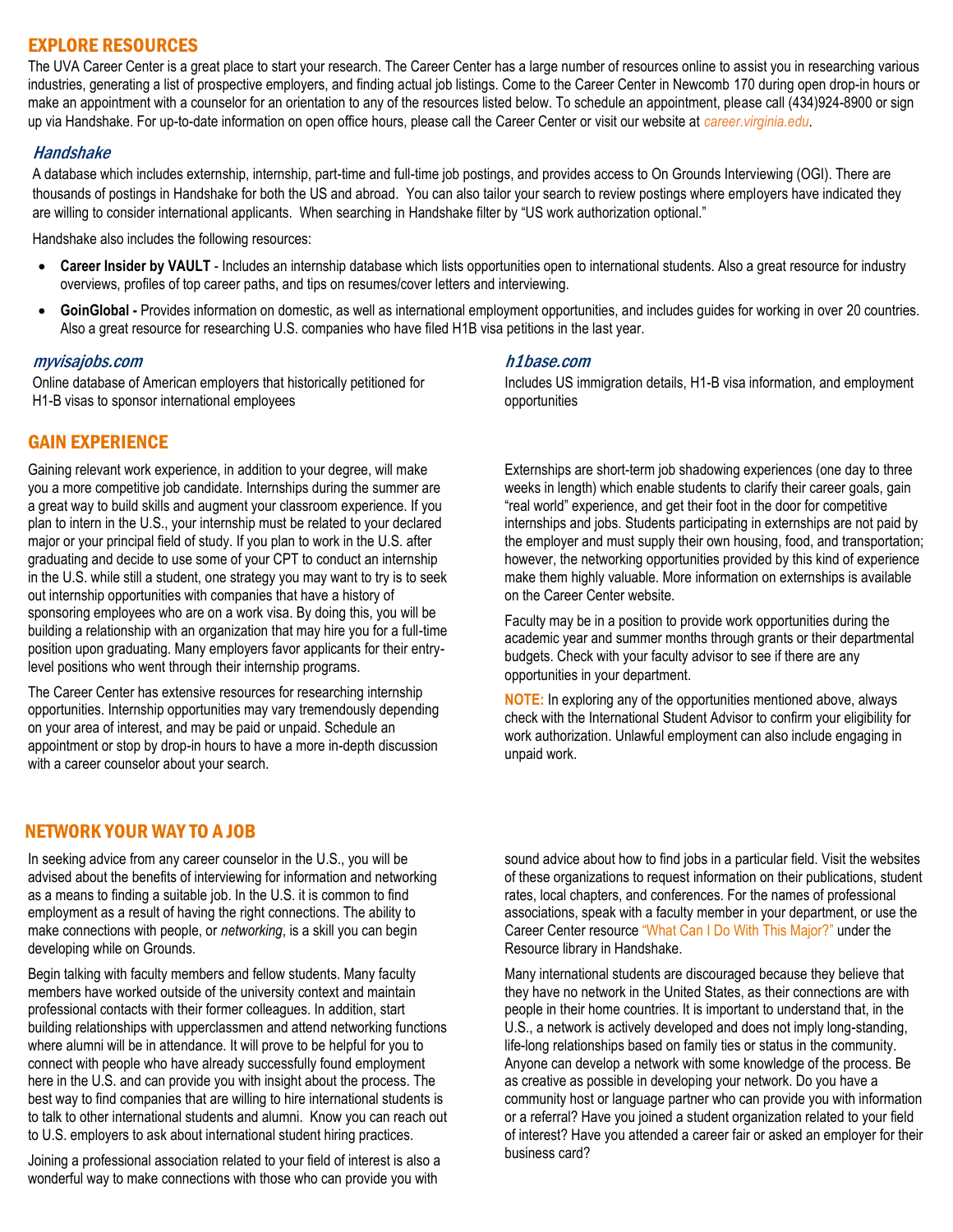## PREPARING RESUMES & COVER LETTERS

A well-prepared resume and cover letter are essential to getting a job interview. For a U.S. job search, your resume and cover letter must conform to basic, generally accepted standards. The U.S. resume is succinct, including only information which is relevant to an employer's needs. Personal information is usually excluded. The resume is also limited to one page in most cases. The Career Center has several resources, which can assist you. Check out the handouts on [Writing Resumes](http://www.career.virginia.edu/students/handouts/writing_resumes.pdf) and [Cover Letters.](http://www.career.virginia.edu/students/handouts/coverletters.pdf) 

Your resume should be free of spelling and grammatical errors. **After you have developed a resume, bring it to the Career Center to have a career counselor review it with you.** You should also have your cover letters reviewed by a counselor to ensure that the writing style, as well as, the content conforms to employers' expectations.

Remember, it is your responsibility to ease the concerns that employers may have about hiring you. This means you may need to provide the following information on your resume and/or cover letter while also highlighting the qualities that make you unique:

#### INFORMATION TO PROVIDE

- Test scores (TOEFL and/or SATs, particularly verbal or writing scores)
- Writing and English courses completed
- Descriptions highlighting your communication skills (where applicable):
	- "Translated written and spoken English daily for 2 years."
	- "Tutored other international students in reading, writing and speaking English."
	- ° "Gave 15 minute PowerPoint presentation on paper entitled " <sup>"</sup> before an audience of 50."
- Frame of reference for foreign employers and schools:
	- $\degree$  # 1 research institution in India
	- <sup>o</sup> Second largest technology manufacturer in Europe
	- A \$10 million marketing firm

#### HIGHLIGHT YOUR UNIQUE QUALITIES

- International experience:
	- ° "Lived in Ghana for 10 years and U.K. for 7 years."
	- <sup>o</sup> "Traveled extensively throughout South and Latin America."
	- "Developed a solid understanding and appreciation for Russian culture and customs."
- Language skills:
	- Fluent in English, native speaker of Chinese, and proficient in French

## PREPARING FOR AN INTERVIEW

The interview is your opportunity to convince the employer that you are the right person for the job. In most instances, an employer is expecting you to articulate your future career goals and past accomplishments. The interviewer is assessing you according to values such as self-confidence, initiative, directness, and individualism. It is important to learn to become comfortable with the idea of marketing yourself to an employer.

Non-verbal behavior may also be a barrier to successful communication with an interviewer. Eye contact, physical distance, personal appearance, and manner of dress all communicate things about you to an interviewer. It is important that you understand exactly what you are communicating.

Understanding and mastering appropriate verbal and non-verbal communication before an interview is essential. The Career Center offers programs, books, and videos on interviewing. Once you are feeling more

comfortable with the process, schedule a mock interview with a counselor. The counselor will make suggestions for improving your technique. Remember, the more practice you have, the more prepared and relaxed you will be when the time comes for an employment interview.

Remember preparation for an interview always includes conducting research on the employer. The interviewer will also expect you to have prepared questions for them about the job and organization.

**NOTE:** Always consult with the International Student Advisor to make sure that you understand the parameters of your visa status. Not only is this essential information for you to have as you determine your goals for employment, but you will have to clearly and accurately explain your status to most employers during the interview process.

## FOLLOWING UP WITH EMPLOYERS

After having an interview, it is always appropriate to follow-up with a thank-you note. In this follow-up correspondence, you can reiterate your interest in the position and emphasize the skills and abilities you would be bringing to the employer. This type of correspondence is not considered being overly assertive. In fact, if an employer does not hear from you after an interview, the assumption may be that you are not sincerely interested in the job. See the Career Center website for examples of a thank-you letters.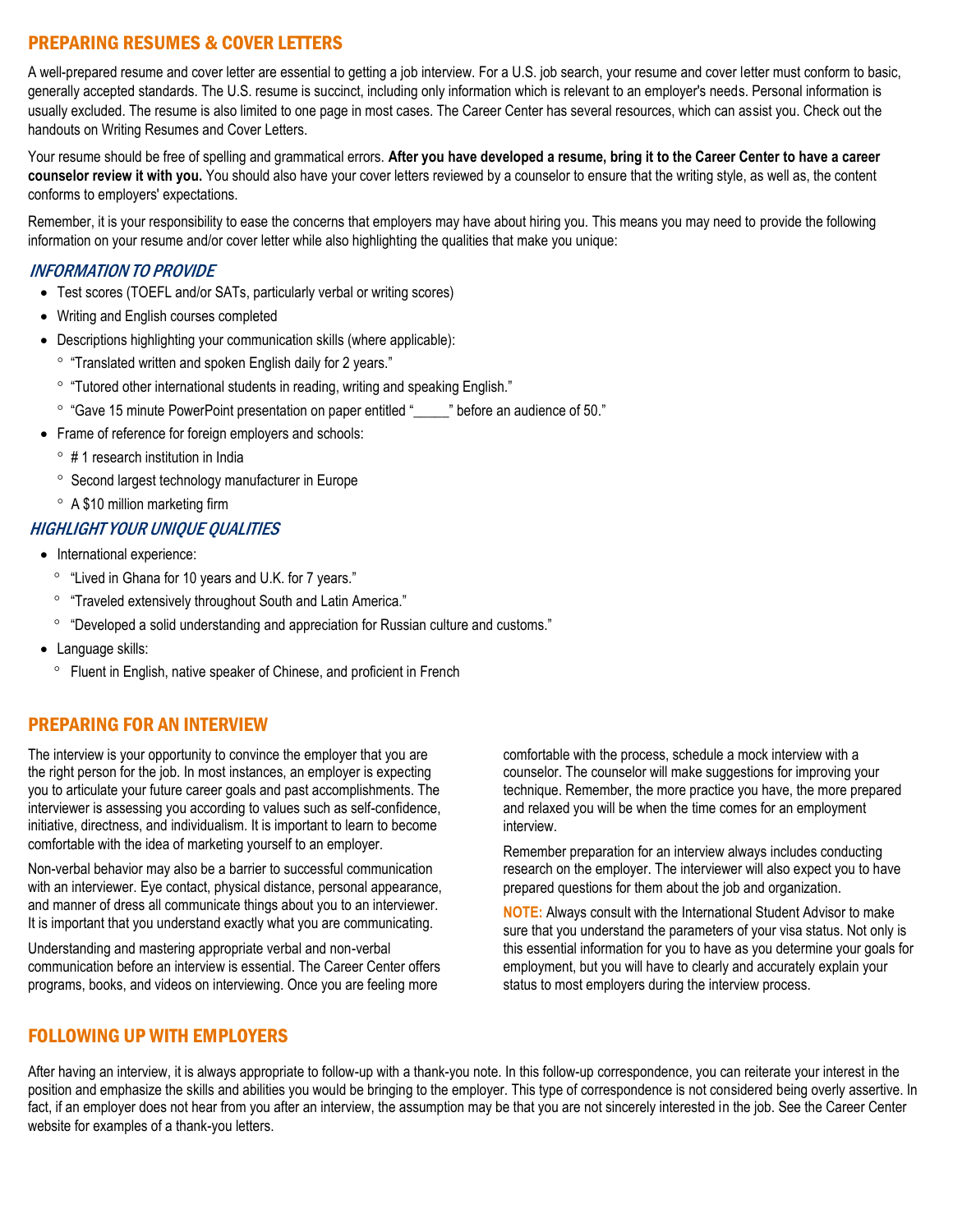## FREQUENTLY ASKED QUESTIONS

#### Should I list my visa status or permanent address on my resume?

You are not required to include your visa status or your permanent address on your resume. Many international students opt to use their current or UVAspecific address on their resume instead of their permanent address. Hiring managers should ask appropriate questions during the recruitment process to identify if you will require work authorization. Always answer these questions honestly – whether in an application or in an interview.

However, because bias exists, if you are a green card holder or U.S. citizen and have a name that employers may perceive as indicating you are an international student, you may want to consider including your immigration or citizenship status on your resume to indicate that you are already legally authorized to work in the U.S.

#### How should I respond to questions on the job application?

Always answer truthfully when responding to questions about your work authorization on a job application. If you are unsure of how to respond due to the wording of the question, please reach out to both the International Studies Office and the Career Center for clarification. This is the most commonly asked question:

 *Are you legally authorized to work in the U.S.? If you are on an F-1 visa, your answer is yes because you are eligible to use either CPT or OPT, which authorizes you to work in the U.S. for specific period of time.*

### Are there questions that are illegal for an employer to ask me? An employer **MAY NOT** ask:

- "What is your visa type, nationality, place of birth?" or "Of which country are you a citizen?"
- "What is your native language?" or "What language do you most often speak?"

#### An employer **MAY** ask:

- "Are you legally authorized to work in the United States?" or "Will you now, or in the future, require sponsorship for an employment visa?"
- "Which languages do you read, speak or write?" (provided that foreign language skills are job related)

#### As a student with an F-1 visa searching for full-time work, how do I answer when asked about my work authorization?

Start by explaining that you have legal authorization to work in the U.S. for 12 months on OPT (STEM majors working in STEM fields will have up to 36 months available). OPT does not require any financial commitment or obligation from the employer.

#### When in the hiring process should I disclose that I'm an international student?

This is a very sensitive question which needs to be assessed on a case-by-case basis. While some employers adhere to strict policies against hiring foreign nationals, others may prefer to hire U.S. citizens, but can be otherwise convinced. Some employers, typically larger multinational companies, are hosting information sessions for international students to share their hiring practices. During these sessions, employer are sharing that they are not hiring international students in their U.S. offices, but are open to helping connect you with recruiters in their offices overseas. While this may be discouraging, many of these companies are being upfront so that you do not waste your time when you could be pursuing other companies.

While some companies are changing their hiring practices, others are still open or can be convinced of the benefits of hiring an international student. Therefore, with some companies you may want to make it your goal to get past the initial screening measures to the interview. On the other hand, you should broach the subject before the employer has spent a significant amount of time and money trying to recruit you. It is usually recommended that students address the issue of their work status during the first or second interview, but no later than the time of the job offer.

#### If a company says they do not hire international students, should I even apply?

Outside of companies who are hosting information sessions to share about their hiring practices of international students as described above, sometimes when employers say they don't hire international students it means that they haven't hired any international students yet. In order to convince these prospective employers, it is your responsibility to educate them about the process of hiring a foreign national. Be mindful that they still may not hire you, and this can be frustrating. It is recommended that you first target organizations with a history of hiring employees on a work visa.

#### What steps can I take to enhance my candidacy?

- Get your resume and cover letters reviewed by a Career Center counselor, employer, and/or alumni
- Become thoroughly familiar with immigration regulations and benefits attached to your visa status visit the International Studies Office for detailed information
- Research the employers and the positions in which you are interested
- Participate in a mock interview
- Practice speaking confidently about your skills, interests, and career goals, and articulate in the interview how your international experiences make you uniquely qualified